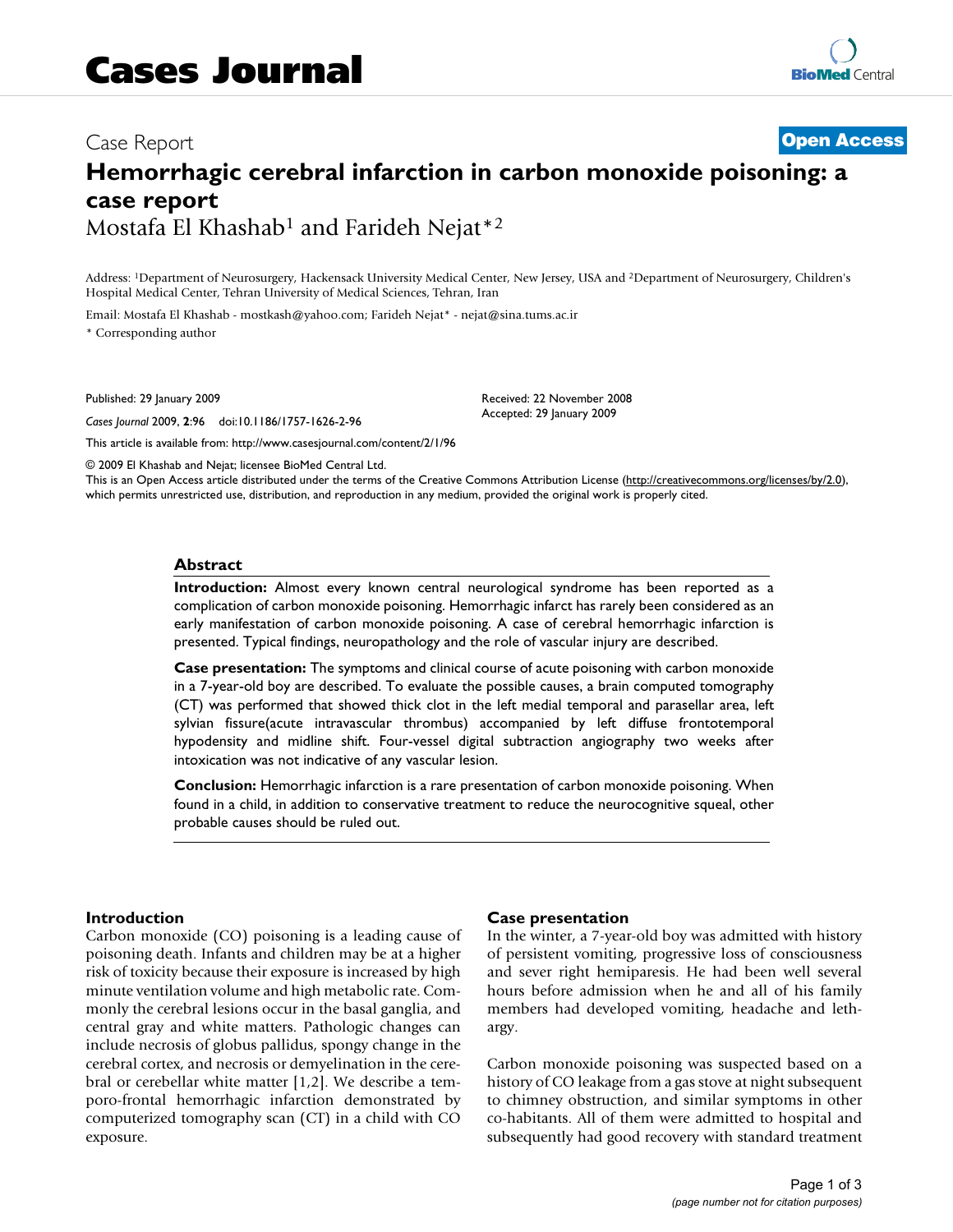for CO poisoning. However, this young boy showed progressive worsening of symptoms including persistent vomiting, generalized convulsions, coma, and right hemiparesis.

Blood analysis revealed pH 7.4, PCO<sub>2</sub> 35 mmHg, PO<sub>2</sub> 125 mmHg, a total hemoglobin concentration of 13 g with 75% HbO<sub>2</sub>, 24.5% HbCO and 0.5% metHb.

Brain CT was performed on the day after admission which showed thick clot in left medial temporal and parasellar areas, intravascular thrombus in the left middle cerebral artery (Fig 1), diffuse left fronto-temporal hypodensity, and midline shift. Inspite of well known history of CO poisoning and brain CT suggestive of extensive hemorrhagic infarction, DSA angiography was done to exclude gross cerebral abnormalities but it was normal (Fig 2). A good recovery was found except for a global aphasia. Follow-up brain CT scan one year later revealed brain atrophy in left fronto-temporal area, which appeared to have been an evidence of resolving in a large hemorrhagic infarct (Fig 3).

# **Discussion**

Carbon monoxide poisoning can produce three different forms of symptoms: acute intoxication, recurrent symptom syndrome and delayed neurocognitive or neuropsychiatric squeal. The clinical manifestations are influenced by both the duration of exposure and the concentration of CO in the environment. The toxic effects result predomi-



#### Figure 1

**Brain CT scan of the patient demonstrates thick clot in the left medial temporal and clot in left middle cerebral artery accompanied by left temporal hypodensity**.